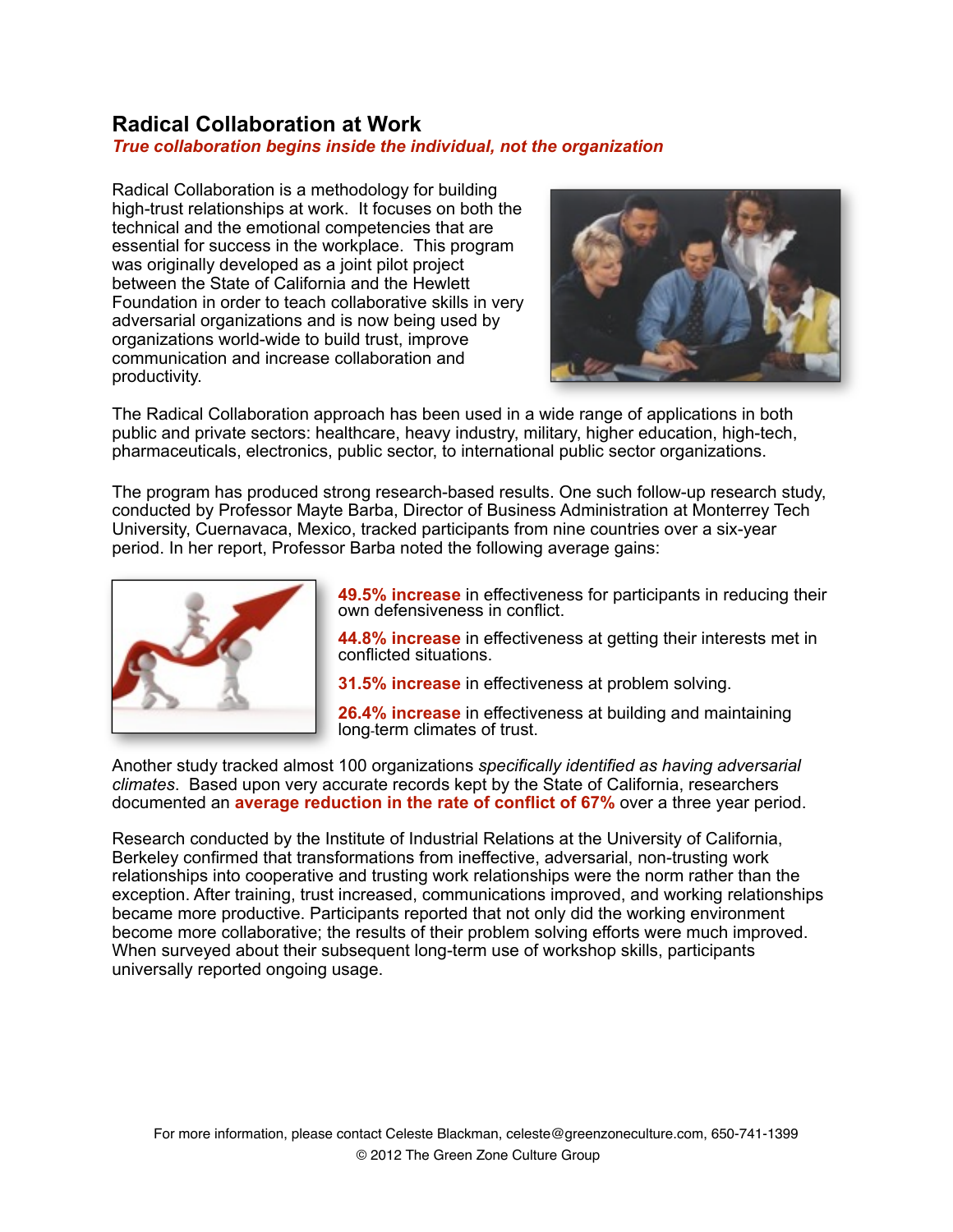## **Collaborative Skills Are Essential For Ensuring Long-Term Profitability**

In their classic study titled *Corporate Culture and Performance*, John Kotter and James Heskett reported on the role that a collaborative culture plays on the success or failure of major corporations. The well researched empirical study, covering more than two hundred companies in 22 industries documented that more collaborative enhancing cultures **(Green Zones)**  out-performed more adversarial non-enhancing cultures (Red Zones) by over 750% in net profit, 800% in stock price growth, and almost 250% in work force expansion.

|                             | <b>Enhancing Cultures</b><br>(Green Zones) | <b>Non-Enhancing Cultures</b><br>(Red Zones) |
|-----------------------------|--------------------------------------------|----------------------------------------------|
| Revenue Increase:           | 682%                                       | 166%                                         |
| <b>Stock Price Growth:</b>  | 901%                                       | 74%                                          |
| Net Income Growth:          | 756%                                       | $1\%$                                        |
| <b>Workforce Expansion:</b> | 282%                                       | 36%                                          |

### **The Workshop**

The Radical Collaboration workshop is a highly interactive 3-day training focused on skills that are essential to building and maintaining climates of trust and collaboration at work. The skills are immediately useful and quickly implemented. Because the training is interactive and the tools are very practical, the program is ideal for a wide range of settings and educational levels. It has worked well for groups ranging from custodians to college presidents to rocket scientists.

The workshop focuses on providing participants with hands-on experiences to develop these five essential skills for overcoming defensiveness and building successful relationships:

- 1. **Collaborative Intention**: Individuals learn how to stay in the Green Zone, maintain a nondefensive presence, and make a personal commitment to mutual success in their relationships.
- 2. **Truthfulness**: Individuals commit to both telling the truth and listening to the truth. They create a climate of openness that allows others to feel safe enough to discuss concerns, solve problems and deal directly with difficult issues.
- 3. **Self-Accountability**: Individuals take responsibility for the circumstances of their lives, the choices they make, either through action or inaction, and the consequences of those choices, both intended and unintended. They would rather find a solution than find someone to blame.
- 4. **Self-Awareness and Awareness of Others**: Individuals commit to knowing themselves deeply and are willing to explore difficult interpersonal issues. They seek to understand the concerns, intentions, and motivations of others, as well as the culture and context of their circumstances.
- 5. **Problem-Solving and Negotiating**: Individuals use problem-solving methods that promote a cooperative atmosphere. They avoid fostering subtle or unconscious competition.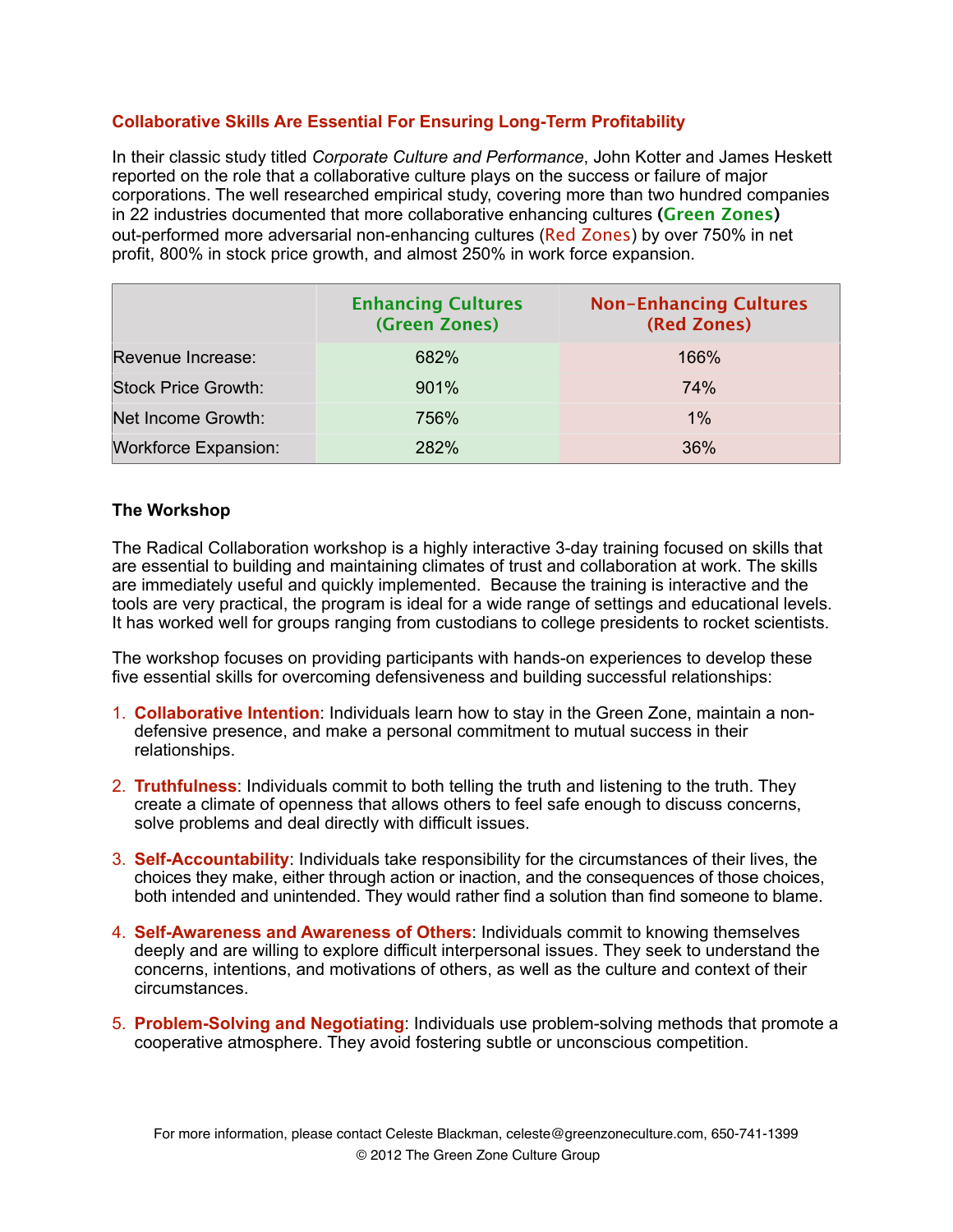## **Workshop Participants Rave About the Radical Collaboration Experience!**

Here is what participants reported in an evaluation survey following a recent workshop:

*'This is the best course, bar none, for gaining insight into the human predicament of how we sabotage any possibility for collaboration and instead begin building a collaborative environment.'*

*'This is not just an academic exercise, the course provided revelations to all the attendees that they were totally unaware of on how they were hindering building a collaborative environment.'*

*'Really mind-opening, radical ideas for problem-solving and interpersonal relationships at work as well as in my personal life.'*

*'Course would be extremely beneficial for managers, leads or anyone in a supervisory position.'*

*'I was forced to come here by my boss—Glad I came!'*

*'Collaboration is a must have skill to maximize the use of scarce resources. Course provided tools to do this.'*

*'Provided examples and opportunities to use the tools while in the workshop.'*

*'Understanding things from others' points of view.'*

*'Provides great insight into how people think and act.'*

*'Taught tools—not just theory.'*

*'This course has been an eye-opener and has provided me with tools to be a better communicator.'*

#### **Companies world-wide have used Radical Collaboration for training. A partial list:**

- *Aircraft:* Boeing Leadership Center
- *Airline:* United Airlines
- 
- *Automotive:* Toyota –BT Europe
- *Construction:* Bokx Vastgoes & Ontwikkeling
	- *Defense:* Canadian Ministry of Defense
		- US Department of Defense, Washington Headquarter Services, Defense Facilities
		- Directorate
	- *Electronics:* Flextronics
		- Sony Ericsson
		- *Energy:* Vector Limited
		- *Financial* BNP Paribas Investment Solutions
- *Freight Shipping:* Nippon Express USA